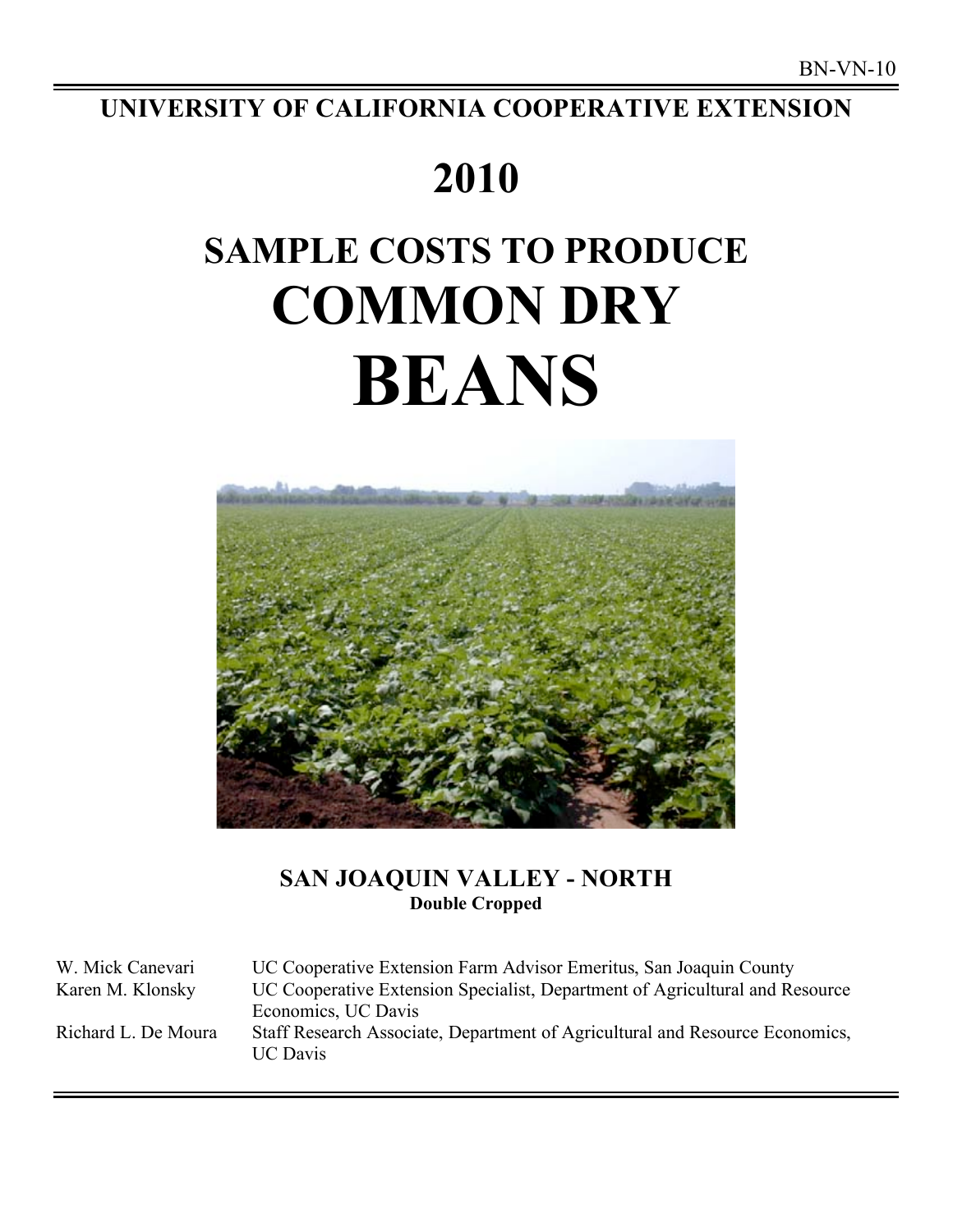## **UNIVERSITY OF CALIFORNIA COOPERATIVE EXTENSION**

## **SAMPLE COSTS TO PRODUCE COMMON DRY BEANS San Joaquin Valley - North 2010**

## **STUDY CONTENTS**

| Table 5. WHOLE FARM ANNUAL EQUIPMENT, INVESTMENT and OVERHEAD COSTS 14 |  |
|------------------------------------------------------------------------|--|
|                                                                        |  |
|                                                                        |  |

## **INTRODUCTION**

Sample costs to produce common dry beans in the northern San Joaquin Valley are shown in this study. The study is intended as a guide only, and can be used to make production decisions, determine potential returns, prepare budgets and evaluate production loans. The practices described are based on production operations considered typical for this crop and region, but will not apply to every farm. Sample costs for labor, materials, equipment, and custom services are based on current figures. "Your Costs" columns in Tables 1 and 2 are provided for entering your farm costs.

The hypothetical farm operations, production practices, overhead, and calculations are described under the assumptions. For additional information or an explanation of the calculations used in the study call the Department of Agricultural and Resource Economics, University of California, Davis, California, (530) 752- 3589 or the local UC Cooperative Extension office.

Current and archived Sample Cost of Production Studies for many commodities can be downloaded at http://coststudies.ucdavis.edu, requested through the Department of Agricultural and Resource Economics, UC Davis, (530) 752-6887 or obtained from the local county UC Cooperative Extension offices.

The University of California does not discriminate in any of its policies, procedures or practices. The university is an affirmative action/equal opportunity employer.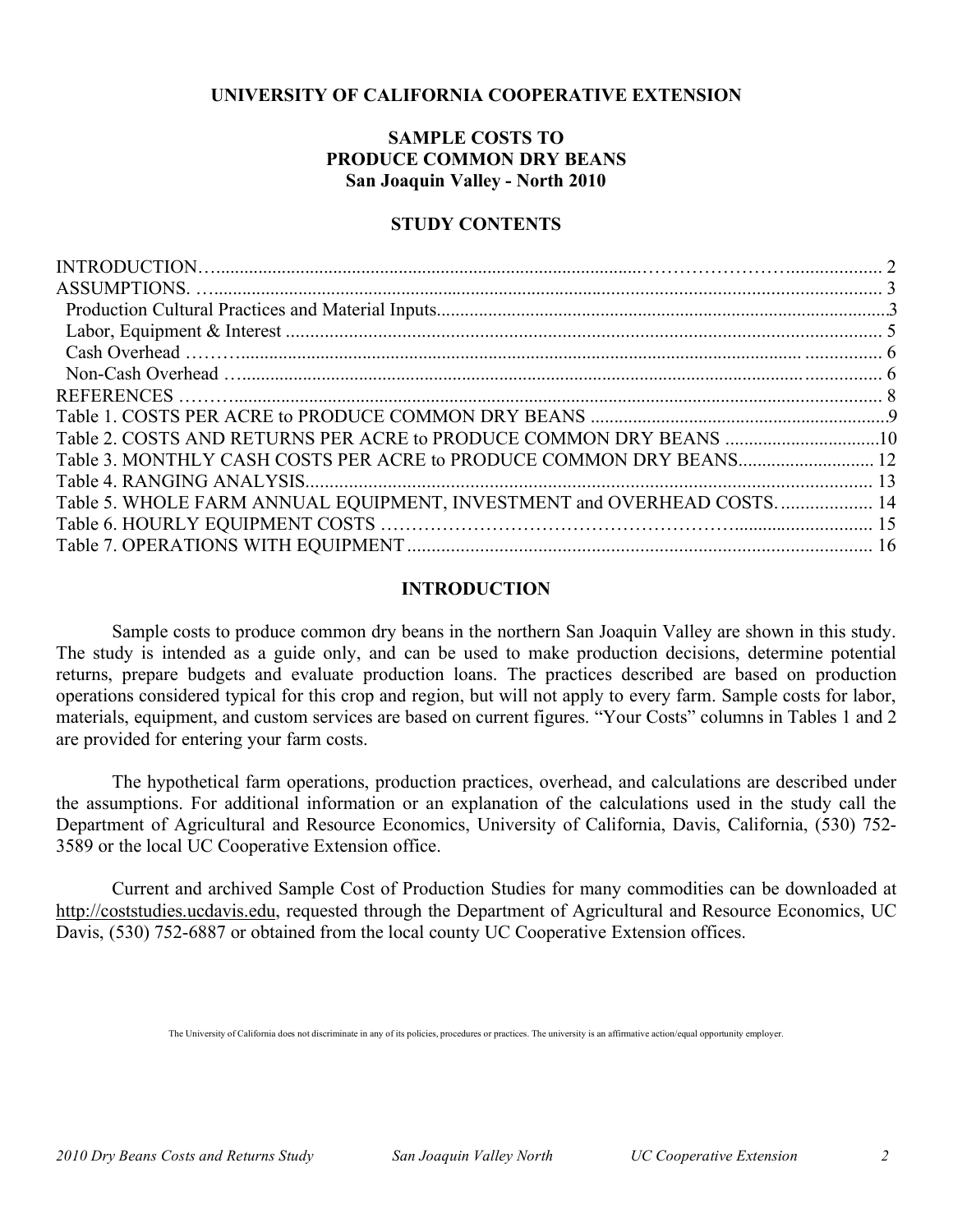## **ASSUMPTIONS**

The assumptions refer to Tables 1 through 7 and pertain to sample costs to produce common dry beans in the northern San Joaquin Valley. The cultural practices described and materials used are considered typical for a well-managed bean field in the region. The costs, materials, and practices will not apply to all situations every production year. Cultural practices vary among growers within the region and can be significant. The study is intended as a guide only. **The use of trade names and cultural practices in this report does not constitute an endorsement or recommendation by the University of California nor is any criticism implied by omission of other similar products or cultural practices.** 

**Farm**. This report is based on a 1,200 non-contiguous acre field and row crop farm on which 200 acres of rented land are planted to common dry beans, double cropped with winter cereal or winter forage. The remaining 1,000 acres of rented and grower owned land is planted to alfalfa hay, field corn, tomatoes, and wheat. The grower maintains an equipment yard and shop on a portion of the owned land.

## **Production Cultural Practices and Material Inputs**

**Land Preparation**. For single crop beans, primary tillage, which includes chiseling, discing, land finishing (laser and triplane), and listing beds is done between October and May. For double-cropped beans, except for laser leveling, the operations are done in June. The land is chiseled 12 to 16 inches deep. The field is then disced three times to create an adequate seedbed, and leveled in one pass with a triplane. Although the fields are basically level, the fields are laser leveled once every four years and being the ground is double cropped each year, one-eighth of the cost is charged to the current bean crop. The beds are listed and preplant fertilizer applied by a custom operator/fertilizer company in a single operation. Herbicides are applied following the preirrigation and prior to planting.

**Plant**. Several varieties of bush and vine common dry beans in the following classes are available for planting: light and dark red kidney, black turtle, cranberry, canario, and pinto. Common dry bean seeds treated with protectants are planted during June using a six-row bean planter. Beans are usually planted 4 to 6 seeds per foot in a single row on 30-inch beds or 69,696 to 104,544 seeds per acre. Seed size varies among varieties and classes ranging from 775 to 4,000 seeds per pound. In this study the beans at 75 pounds per acre (kidney seeds) are planted one to two inches deep into moist soil five to six seeds per foot on 30-inch beds and will emerge in seven to ten days depending on soil temperature. Planting costs include the seed, tractor driver and one attendant on the planter.

**Irrigation**. Irrigation includes the water costs and irrigation labor. Water at \$40 per acre-foot (\$3.33 per acre inch) is assumed to be a typical cost. Water costs in the region range from \$10 to \$75 per acre-foot. Most growers use surface water and the cost will vary by water district. The bean field is furrow irrigated with one pre-irrigation averaging 4 to 6 inches depending on the previous crop and 4 to 6 irrigations during the growing season from June/July to September. A total of 30 acre-inches of water, which includes the preplant irrigation, is applied. Ditches are made for the preirrigation, and then closed prior to planting. Ditches are made again after the cultivation and closed prior to harvest. Water is delivered from the ditches to the furrows by siphon pipes.

**Fertilization**. Nitrogen (N) recommendations range from 80 to 120 units per acre. All or part of the nitrogen requirement (as UN32, aqua ammonia, or anhydrous ammonia) is banded during listing using two shanks, 6-inches to each side of the seed row. Also during bed listing along with the nitrogen, 4-10-10 starter fertilizer at 209 pounds per acre (20 gallons) plus one quart of zinc is banded two-inches below and two-inches to the side of the seed row. Additional nitrogen can be sidedressed once the beans have reached the three to four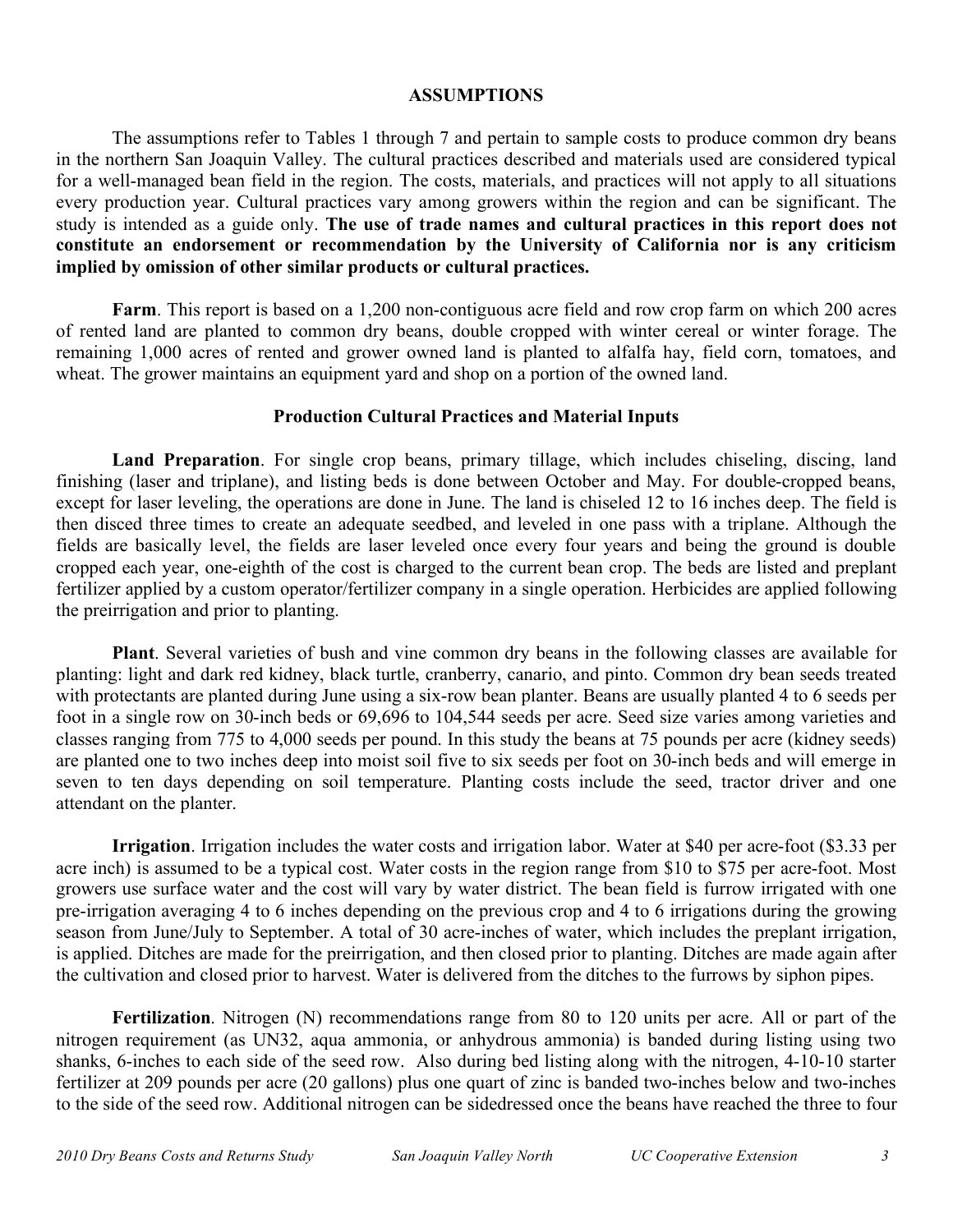leaf stage. Although not included in the study, soil amendments with gypsum or sulfur products are a routine practice and may be necessary every three to four years.

**Pest Management.** The pesticides and rates mentioned in this cost study are listed in *UC Integrated Pest Management Guidelines, Beans*. For more information on other pesticides available, pest identification, monitoring, and management visit the UC IPM website at www.ipm.ucdavis.edu. For information and pesticide use permits, contact the local county agricultural commissioner's office. **Pesticides mentioned in this study are used to calculate rates and costs. Although growers commonly use the pesticides mentioned, other pesticides are available. Check with your Farm Advisor, PCA and/or the UC IPM website for current recommendations.** Spray adjuvants are an additional cost and may be necessary for use with many pesticides for effective control. They are assumed to be included in the pesticide cost in this study. Pesticide costs vary by location, brand, and grower volume. Pesticide costs in this study are taken from a single dealer and shown as full retail.

*Pest Control Adviser (PCA).* The PCA monitors the field for agronomic problems including pests, diseases, and nutritional status. Growers may hire private consultants on a per acre basis or receive the service as part of an agreement with an agricultural chemical and fertilizer company. Separate costs for a PCA are not included in this study.

*Weeds*. Herbicides -- Dual Magnum and Treflan -- are applied after the preirrigation and prior to planting to the listed beds and furrows, then incorporated with a rolling cultivator – the first pass applies and incorporates the herbicides (spray boom and cultivator attached to tractor); the second pass is for further incorporation. The beans are cultivated twice in July before row closure approximately two and four weeks after bean emergence. After the ditches are made, all turning is done inside the field.

*Insects.* The major insect pests are twospotted (*Tetranychus urticae*), strawberry (*Tetranychus turkestani*) and pacific spider (*Tetranychus pacificus*) mites, lygus bugs (*Lygus hesperus, Lygus elisus*), black bean and cow pea aphid (*Aphis fabae, Aphis craccivora)*. Comite (*propargite)* miticide for mite control is applied in July at the last cultivation. Lygus bugs are controlled with an aerial application of a pyrethroid insecticide [e.g. Warrior (*Lambda-cyhalothrin*)] during bloom to pod fill (August). Lygus populations are monitored during this period and treatments are made when lygus counts reach 1.5 lygus per sweep. Aphids can build to large populations during pod development. Control measures include Dimethoate that can often times be applied in combination with a Lygus treatment. Insecticides and application dates will vary according to planting dates and insect infestation. In some years, control of corn earworms and armyworms may be needed to prevent seed damage during pod fill. The grower applies the ground application and an aerial applicator applies the air application.

*Diseases.* Seedling diseases caused by rhizoctonia (*Rhizoctonia solani*) and pythium (*Pythium* spp.) root rot are prevented using good cultural practices. Additional benefits may be gained with seed treatments. The fungicide seed protectants are applied to the seed by the bean warehouse and the cost is included in the seed price.

**Harvest**. The beans are cut and threshed in September by a custom operator. At maturity six rows per pass are cut at ground level with a set of tractor-mounted knives. One to two days later, depending on bean moisture, the cut beans are raked into windrows consisting of six to eight rows. Common beans are harvested using bean threshers. Beans are ready for harvest when they reach 15% seed moisture. Cutting and windrowing costs \$38 per acre and threshing/harvesting costs \$2.50 per hundredweight (cwt) based on field or dirt weight plus hauling at \$0.70 per cwt. Other postharvest bean costs include warehouse charges of \$3.10 per cwt for cleaning, storage and insurance.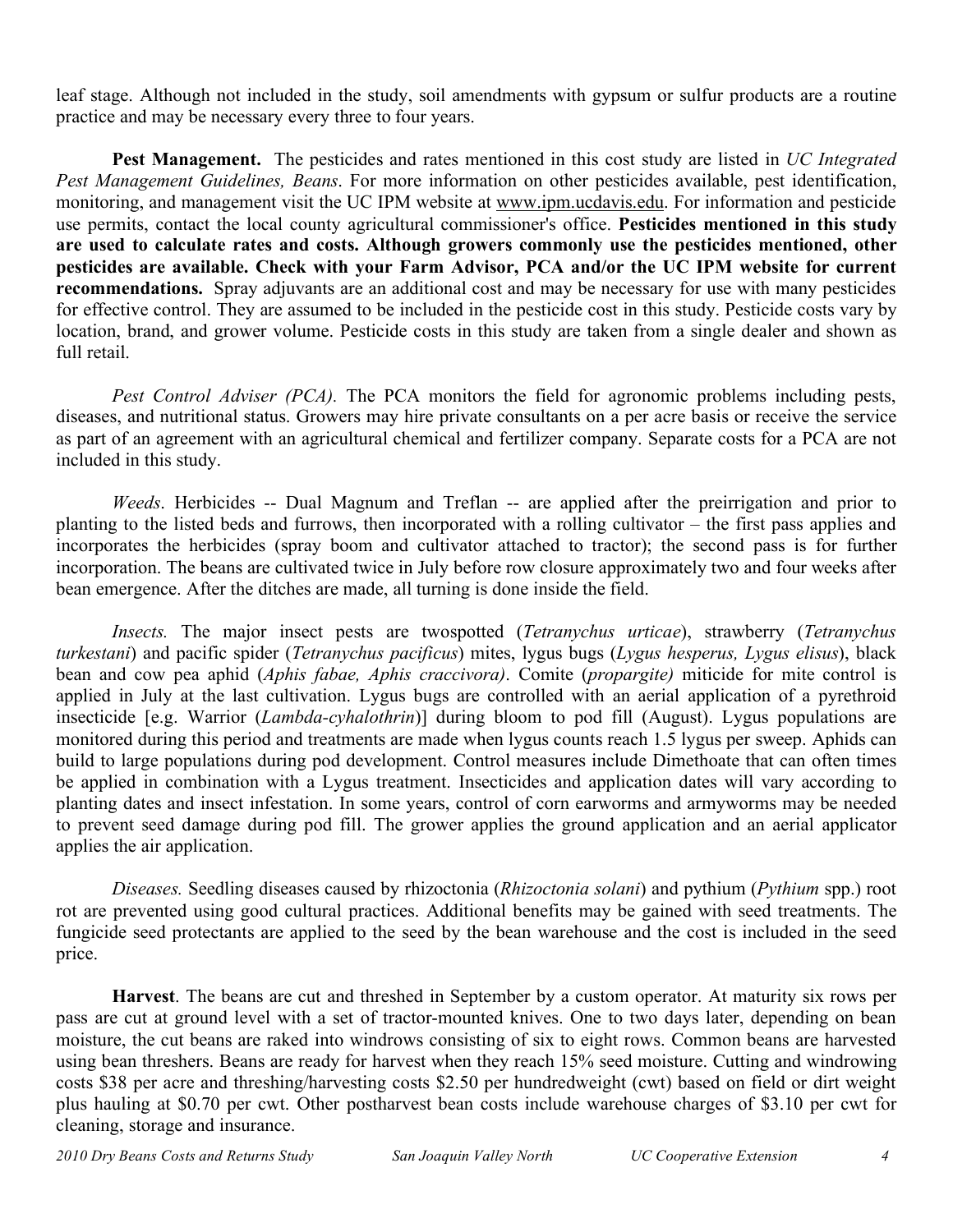**Yields**. The crop yield used in this study is 27 cwt field/dirt weight or 25 cwt per acre of cleaned beans at 12% moisture and is assumed that it is representative of the various bean classes. Specific yield data by class was not available to the authors. A typical cleanout rate for field run beans is 5-10%.

**Returns**. An average selling price of \$40 per cwt is used to calculate income. Prices from the 2007 to 2009 San Joaquin County Annual Crop Report for all dry bean classes ranged from \$35 to \$50 per cwt. Prices to growers will vary by market and contracts. The prices are used to show a range of returns over a range of yields in the Ranging Analysis, Table 4.

**Assessments.** The California Dry Bean Board (CDBB) assesses \$0.175 per hundredweight (cwt) to all bean varieties (general assessment). Varietal councils formed for specific research on that variety make additional assessments. Common beans are assessed \$0.03 per hundredweight. The CDBB promotes marketing and research in dry beans.

**Pickup/ATV.** Costs for a 1/2-ton pickup and ATV are included in the study. The pickup and ATV may be used by the irrigator, field foreman and/or the grower. The pickup travels 9,000 miles per year (1,500 miles for the beans) and the ATV 3,000 miles per year (500 miles for the beans). The miles are not based on any actual data, but the assumptions are used to calculate a vehicle cost for this study.

## **Labor, Equipment & Interest**

Labor. Labor rates of \$14.39 per hour for machine operators and \$11.65 for general labor includes payroll overhead of 37%. The basic hourly wages are \$10.50 for machine operators and \$8.50 for general labor. The overhead includes the employers' share of federal and California state payroll taxes, workers' compensation insurance for field crops (code 0171), and a percentage for other possible benefits. Workers' compensation costs will vary among growers. For this study the cost is based upon the average industry final rate as of January 1, 2010 (personal email from California Department of Insurance, March 2010). Labor for operations involving machinery are 20% higher than the operation time given in Table 1 to account for the extra labor involved in equipment set up, moving, maintenance, work breaks, and field repair.

Wages for management are not included as a cash cost. Any return above total costs is considered a return to management and risk. However, growers wanting to account for management may wish to add a fee. The manager makes all production decisions including cultural practices, action to be taken on pest management recommendations, and labor.

**Equipment Operating Costs.** Repair costs are based on purchase price, annual hours of use, total hours of life, and repair coefficients formulated by American Society of Agricultural Engineers (ASAE). Fuel and lubrication costs are also determined by ASAE equations based on maximum Power Take Off (PTO) horsepower, and fuel type. Prices for on-farm delivery of diesel and gasoline are \$2.04 and \$2.67 per gallon, respectively. The cost includes a 2.5% local sales tax on diesel fuel and 7.5% sales tax on gasoline. Gasoline also includes federal and state excise tax, which are refundable for on-farm use when filing your income tax. The fuel, lube, and repair cost per acre for each operation in Table 1 is determined by multiplying the total hourly operating cost in Table 6 for each piece of equipment used for the selected operation by the hours per acre. Tractor time is 10% higher than implement time for a given operation to account for setup, travel and down time. Fuel prices have fluctuated considerably and may be higher or lower on any given day.

**Interest on Operating Capital.** Interest on operating capital is based on cash operating costs and is calculated monthly until harvest at a nominal rate of 5.75% per year. A nominal interest rate is the typical market cost of borrowed funds. The interest cost of post harvest operations is discounted back to the last harvest month using a negative interest charge. The interest rate will vary depending upon various factors. The rate in this study is considered a typical lending rate by a farm lending agency as of January 2010.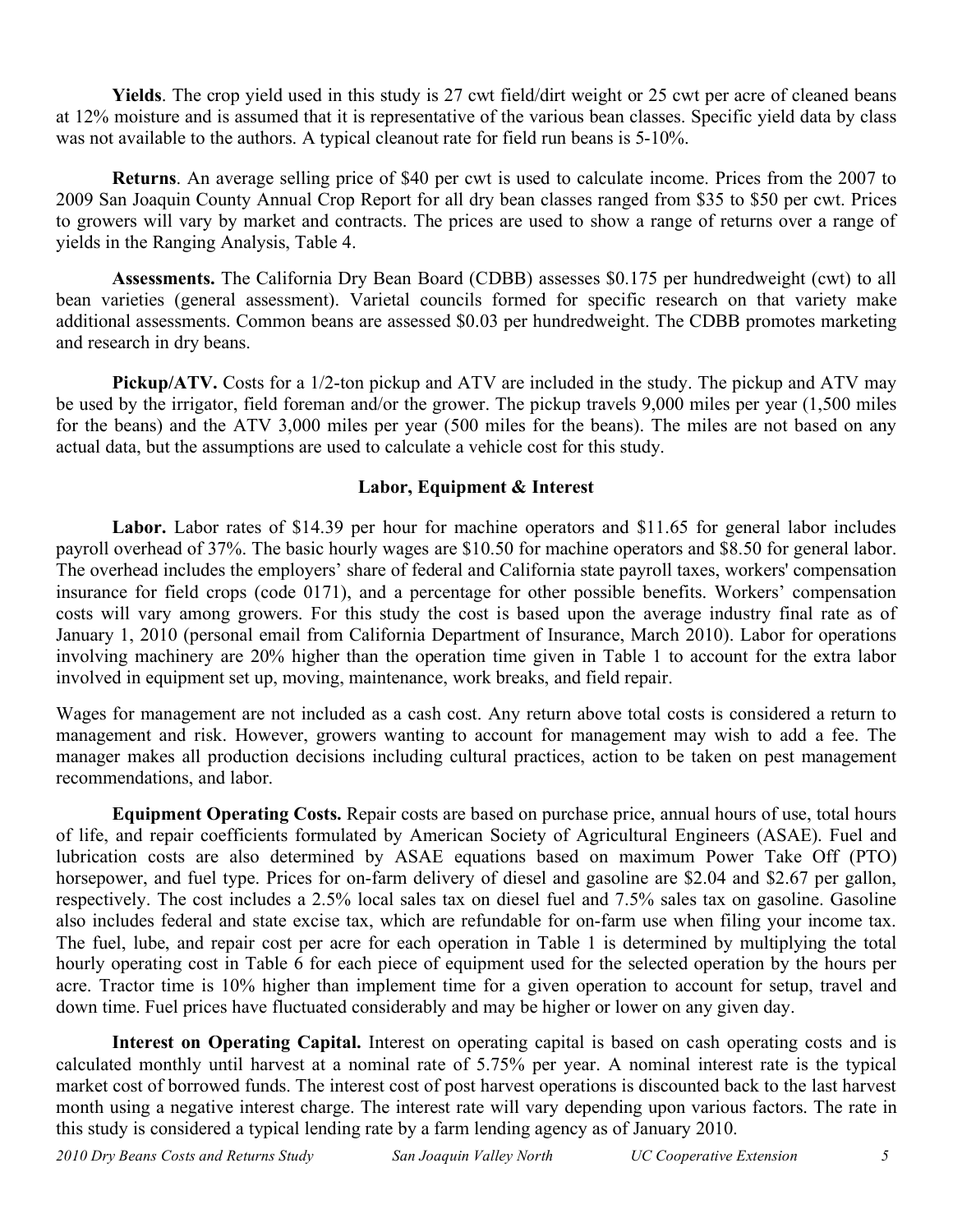**Risk.** Production risks should not be minimized. While this study makes every effort to model a production system based on typical, real world practices, it cannot fully represent financial, agronomic and market risks, which affect the profitability and economic viability of bean production. Crop insurance is available to reduce risk against crop losses.

## **Cash Overhead**

Cash overhead consists of various cash expenses paid out during the year that are assigned to the whole farm and not to a particular operation.

**Property Taxes.** Counties charge a base property tax rate of 1% on the assessed value of the property. In some counties special assessment districts exist and charge additional taxes on property including equipment, buildings, and improvements. For this study, county taxes are calculated as 1% of the average value of the property. Average value equals new cost plus salvage value divided by 2 on a per acre basis.

**Insurance.** Insurance for farm investments varies depending on the assets included and the amount of coverage. Property insurance provides coverage for property loss and is charged at 0.767% of the average value of the assets over their useful life. Liability insurance covers accidents on the farm and costs \$1,405 for the entire farm.

**Office Expense.** Office and business expenses are estimated at \$50 per acre. These expenses include office supplies, telephones, bookkeeping, accounting, legal fees, shop and office utilities, and miscellaneous administrative charges. The cost is a general estimate and not based on any actual data.

**Crop Insurance**. The grower, to protect the farm from crop losses, purchases crop insurance. Several levels of coverage are available, but the premium as calculated by a crop insurance agency is based on kidney beans at the 75% level and cost the San Joaquin County grower \$26.40 per acre. The premium cost includes the base premium less the subsidized premium amount.

**Land Rent**. The 200 acres are rented for cash at \$200 per acre. The rented land includes the irrigation system that is maintained by the landlord. Cash rent ranges from \$150 to \$250 per acre (2009 Trends & Leases) depending on crop, location and soil type.

**Investment Repairs.** Annual maintenance is calculated as two percent of the purchase price.

## **Non-Cash Overhead**

Non-Cash overhead is calculated as the capital recovery cost for equipment and other farm investments.

**Capital Recovery Costs.** Capital recovery cost is the annual depreciation and interest costs for a capital investment. It is the amount of money required each year to recover the difference between the purchase price and salvage value (unrecovered capital). It is equivalent to the annual payment on a loan for the investment with the down payment equal to the discounted salvage value. This is a more complex method of calculating ownership costs than straight-line depreciation and opportunity costs, but more accurately represents the annual costs of ownership because it takes the time value of money into account (Boehlje and Eidman). The formula for the calculation of the annual capital recovery costs is ((Purchase Price – Salvage Value) x Capital Recovery Factor) + (Salvage Value x Interest Rate).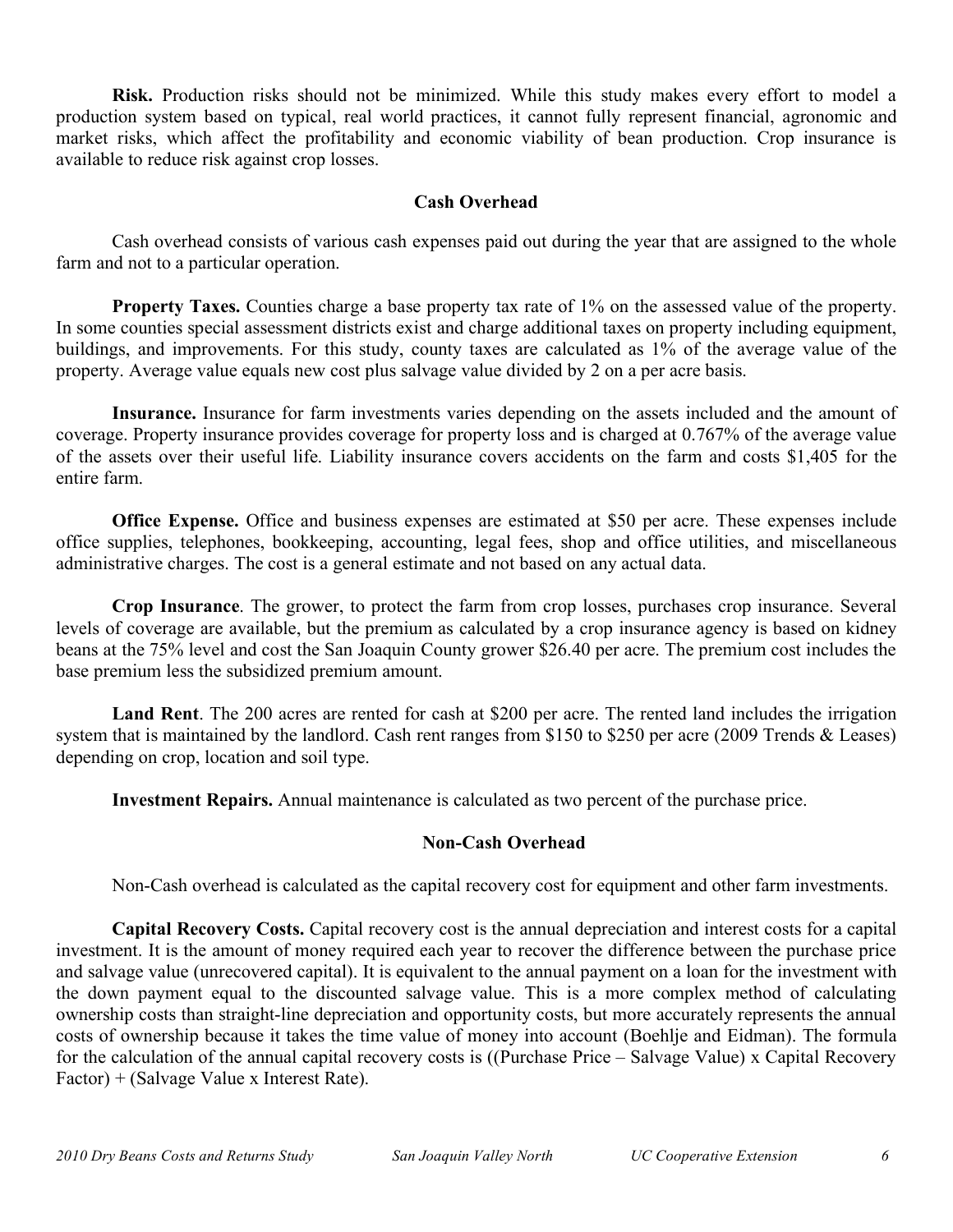*Salvage Value.* Salvage value is an estimate of the remaining value of an investment at the end of its useful life. For farm machinery (tractors and implements) the remaining value is a percentage of the new cost of the investment (Boehlje and Eidman). The percent remaining value is calculated from equations developed by the American Society of Agricultural Engineers (ASAE) based on equipment type and years of life. The life in years is estimated by dividing the wear out life, as given by ASAE by the annual hours of use in this operation. For other investments including irrigation systems, buildings, and miscellaneous equipment, the value at the end of its useful life is zero. The salvage value for land is the purchase price because land does not depreciate. The purchase price and salvage value for equipment and investments are shown in the tables.

*Capital Recovery Factor.* Capital recovery factor is the amortization factor or annual payment whose present value at compound interest is 1. The amortization factor is a table value that corresponds to the interest rate used and the life of the machine.

*Interest Rate.* The interest rate of 4.75% used to calculate capital recovery cost is the suggested basic rate by a farm lending agency as of January 2010. The rate will vary depending upon loan amount and other lending agency conditions.

**Buildings.** The metal building(s) are constructed on a cement slab totaling 2,400 square feet and are used for shop and/or storage.

**Tools.** This includes shop tools, hand tools, and miscellaneous field tools. The tools are an estimated value and not taken from any specific data.

**Siphon Tubes.** It is assumed the grower owns 720, 2-inch siphon tubes for use on the ranch.

**Fuel Tanks.** Two 300-gallon fuel tanks using gravity feed are on metal stands. The tanks are setup in a cement containment pad that meets federal, state, and county regulations.

**Land Values**. Being the beans are planted on rented land, land values are not shown in this study. Cropland owned by the grower in the northern San Joaquin Valley (San Joaquin County) ranges in value from \$8,000 to \$15,000 per acre (2009 Trends & Leases).

**Equipment.** Farm equipment is purchased new or used, but the study shows the current purchase price for new equipment. The new purchase price is adjusted to 60% to indicate a mix of new and used equipment. Annual ownership costs for equipment and other investments are shown in the Whole Farm Annual Equipment, Investment, and Business Overhead Costs table. Equipment costs are composed of three parts: non-cash overhead, cash overhead, and operating costs. Both of the overhead factors have been discussed in previous sections. The operating costs consist of repairs, fuel, and lubrication and are discussed under operating costs.

**Table Values.** Due to rounding, the totals may be slightly different from the sum of the components.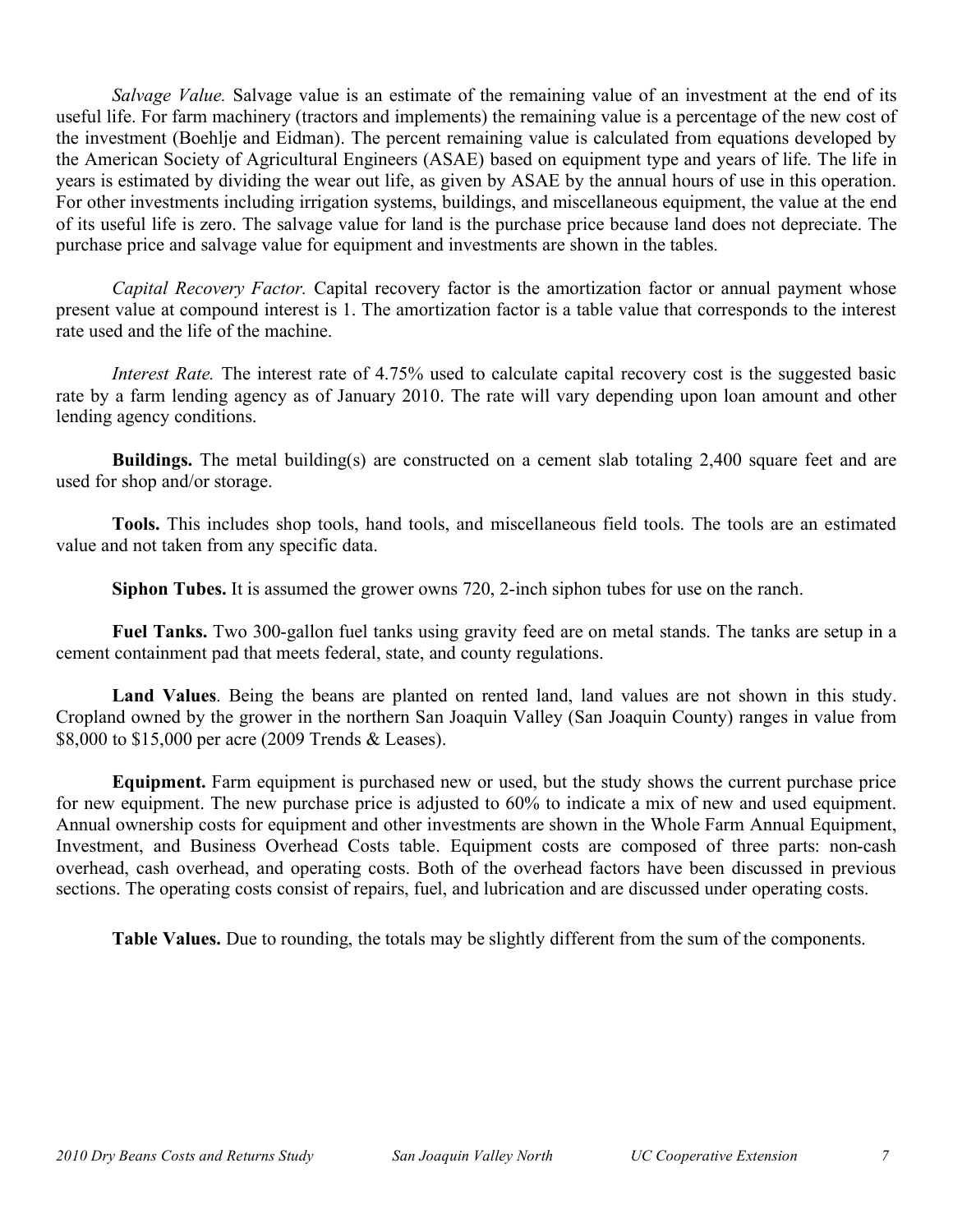## **REFERENCES**

- Agricultural Commissioner. *Agricultural Reports, 2005, 2006, 2007, 2008.* San Joaquin County Agricultural Commissioners Office, Stockton, CA.
- American Society of Agricultural Engineers. 1994. *American Society of Agricultural Engineers Standards Yearbook*. Russell H. Hahn and Evelyn E. Rosentreter (ed.) St. Joseph, Missouri. 41st edition.
- Boehlje, Michael D., and Vernon R. Eidman. 1984. *Farm Management*. John Wiley and Sons. New York, New York
- California Chapter of the American Society of Farm Managers and Rural Appraisers. 2009. *Trends in Agricultural Land & Lease Values*. Region Three. California Chapter of The American Society of Farm Managers and Rural Appraisers. Woodbridge, CA
- California State Board of Equalization. *Fuel Tax Division Tax Rates.* Internet accessed January 2010. http://www.boe.ca.gov/sptaxprog/spftdrates.htm
- Canevari, W Mick, Karen M. Klonsky, and Richard L. De Moura. 2005. *Sample Cost to Produce Common Dry Beans, San Joaquin Valley*. UC Cooperative Extension, Davis, CA.
- Energy Information Administration. 2009. *Weekly Retail on Highway Gasoline and Diesel Prices.* Internet accessed January 2010. http://tonto.eix.doe.gov/oog/info/wohdp
- Smith, Jerry D., W. H. Isom, H. Agamalian, W. Bendixen, V. Burton, M. Canevari, M. Murray, and M. Vilchez. 1989. *Common Dry Bean Production in California*. Cooperative Extension. University of California. Division of Agriculture and Natural Resources. Oakland, California. Publication 21468.
- University of California Statewide IPM Project. 2008. *UC Pest Management Guidelines, Dry Beans*. University of California, Davis CA. http://www.ipm.ucdavis.edu

For information concerning University of California publications contact UC DANR Communications Services (1-800-994- 8849), online at http://anrcatalog.ucdavis.edu or your local county Cooperative Extension office.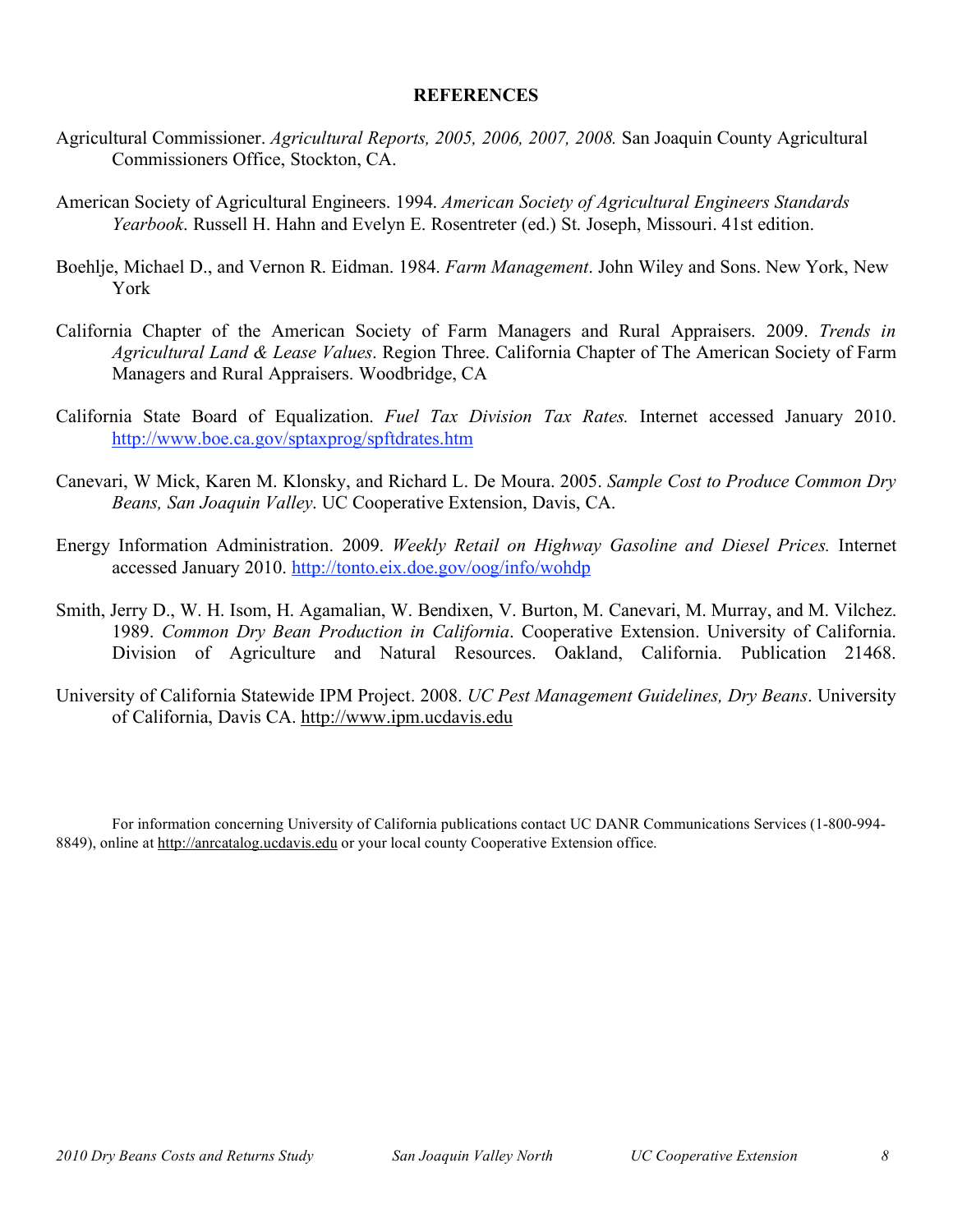## UC COOPERATIVE EXTENSION **Table 1. COSTS PER ACRE TO PRODUCE COMMON DRY BEANS**

SAN JOAQUIN VALLEY – North 2010

|                                                                        | Operation |                  |                  |                  | Cash and Labor Costs per Acre |                  |      |  |
|------------------------------------------------------------------------|-----------|------------------|------------------|------------------|-------------------------------|------------------|------|--|
|                                                                        | Time      | Labor            | Fuel, Lube       | Material         | Custom/                       | Total            | Your |  |
| Operation                                                              | (Hrs/A)   | Cost             | & Repairs        | Cost             | Rent                          | Cost             | Cost |  |
| Cultural:                                                              |           |                  |                  |                  |                               |                  |      |  |
| Land Prep: Laser Level 1X/4Yr or 1X/8 Crops                            | 0.00      | $\boldsymbol{0}$ | $\boldsymbol{0}$ | $\boldsymbol{0}$ | 20                            | 20               |      |  |
| Land Prep: Chisel                                                      | 0.13      | $\overline{2}$   | 5                | $\boldsymbol{0}$ | $\boldsymbol{0}$              | 8                |      |  |
| Land Prep: Disc 3X                                                     | 0.41      | $\tau$           | 18               | $\boldsymbol{0}$ | $\boldsymbol{0}$              | 25               |      |  |
| Land Prep: Triplane 1X                                                 | 0.12      | $\overline{2}$   | $\overline{c}$   | $\boldsymbol{0}$ | $\mathbf{0}$                  | 4                |      |  |
| Land Prep: List Beds                                                   | 0.00      | $\boldsymbol{0}$ | $\boldsymbol{0}$ | $\boldsymbol{0}$ | 20                            | 20               |      |  |
| <b>Fertilize:</b> at bed listing (Aqua, $4-10-10+Zn$ )                 | 0.00      | $\boldsymbol{0}$ | $\boldsymbol{0}$ | 88               | $\mathbf{0}$                  | 88               |      |  |
| Irrigate: Pull Ditch 2X                                                | 0.10      | $\overline{2}$   | 4                | $\mathbf{0}$     | 0                             | 6                |      |  |
| Irrigate: Pre-irrigation                                               | 0.50      | 6                | $\boldsymbol{0}$ | 20               | 0                             | 26               |      |  |
| Irrigate: Close Ditch 2X                                               | 0.10      | $\overline{2}$   | 1                | $\boldsymbol{0}$ | 0                             | 3                |      |  |
| Weed: Apply & Incorporate Preplant Herbicide (Treflan, Dual), 1st pass | 0.33      | 6                | 5                | 38               | $\overline{0}$                | 49               |      |  |
| Weed: Incorporate Preplant herbicide, 2nd pass                         | 0.33      | 6                | 5                | $\boldsymbol{0}$ | 0                             | 11               |      |  |
| <b>Plant: Beans</b>                                                    | 0.25      | $\overline{7}$   | 5                | 56               | $\overline{0}$                | 68               |      |  |
| Weed: Cultivate & Furrow 2X                                            | 0.28      | 5                | $\overline{4}$   | $\boldsymbol{0}$ | $\overline{0}$                | 9                |      |  |
| Irrigate: District Water 4X                                            | 2.00      | 23               | $\boldsymbol{0}$ | 80               | $\boldsymbol{0}$              | 103              |      |  |
| Insect: Mites (Comite) Ground                                          | 0.13      | $\overline{2}$   | 2                | 30               | $\mathbf{0}$                  | 34               |      |  |
| Insect: Lygus (Warrior) Air                                            | 0.00      | $\boldsymbol{0}$ | $\boldsymbol{0}$ | 13               | 16                            | 29               |      |  |
| Insect: Aphid (Dimethoate) Air                                         | 0.00      | $\boldsymbol{0}$ | $\boldsymbol{0}$ | 9                | 16                            | 25               |      |  |
| Pickup: (bean business)                                                | 0.17      | 3                | $\overline{c}$   | $\boldsymbol{0}$ | $\mathbf{0}$                  | 5                |      |  |
| ATV: (bean business)                                                   | 0.17      | 3                | $\boldsymbol{0}$ | $\boldsymbol{0}$ | $\boldsymbol{0}$              | 3                |      |  |
| TOTAL CULTURAL COSTS                                                   | 5.02      | 75               | 54               | 333              | 72                            | 534              |      |  |
| Harvest:                                                               |           |                  |                  |                  |                               |                  |      |  |
| Cut & Rake Beans                                                       | 0.00      | $\boldsymbol{0}$ | $\boldsymbol{0}$ | $\boldsymbol{0}$ | 38                            | 38               |      |  |
| Thresh Beans & Haul                                                    | 0.00      | $\boldsymbol{0}$ | $\boldsymbol{0}$ | $\boldsymbol{0}$ | 86                            | 86               |      |  |
| Clean, Bag, Store, Insurance                                           | 0.00      | $\boldsymbol{0}$ | $\boldsymbol{0}$ | $\boldsymbol{0}$ | 78                            | 78               |      |  |
| Assessments                                                            | 0.00      | $\boldsymbol{0}$ | $\boldsymbol{0}$ | 5                | $\boldsymbol{0}$              | 5                |      |  |
| TOTAL HARVEST COSTS                                                    | 0.00      | $\boldsymbol{0}$ | $\boldsymbol{0}$ | 5                | 202                           | 207              |      |  |
| Interest on operating capital $\omega$ 5.75%                           |           |                  |                  |                  |                               | 10               |      |  |
| TOTAL OPERATING COSTS/ACRE                                             |           | 75               | 54               | 338              | 273                           | 751              |      |  |
| <b>CASH OVERHEAD:</b>                                                  |           |                  |                  |                  |                               |                  |      |  |
| Liability Insurance                                                    |           |                  |                  |                  |                               | $\mathbf{1}$     |      |  |
| Office Expense                                                         |           |                  |                  |                  |                               | 50               |      |  |
| Land Rent                                                              |           |                  |                  |                  |                               | 200              |      |  |
| Crop Insurance                                                         |           |                  |                  |                  |                               | 26               |      |  |
| Property Taxes                                                         |           |                  |                  |                  |                               | $\overline{c}$   |      |  |
| Property Insurance                                                     |           |                  |                  |                  |                               | 1                |      |  |
| <b>Investment Repairs</b>                                              |           |                  |                  |                  |                               | $\overline{2}$   |      |  |
| TOTAL CASH OVERHEAD COSTS                                              |           |                  |                  |                  |                               | 283              |      |  |
| TOTAL CASH COSTS/ACRE                                                  |           |                  |                  |                  |                               | 1,034            |      |  |
| NON-CASH OVERHEAD:                                                     |           | Per Producing    |                  | Annual Cost      |                               |                  |      |  |
|                                                                        |           |                  |                  | Capital Recovery |                               |                  |      |  |
|                                                                        |           | Acre             |                  |                  |                               |                  |      |  |
| <b>Buildings</b>                                                       |           | 67               |                  | 4                |                               | 4                |      |  |
| <b>Fuel Tanks</b>                                                      |           | $\overline{4}$   |                  | $\boldsymbol{0}$ |                               | $\boldsymbol{0}$ |      |  |
| Shop Tools                                                             |           | 13               |                  | 1                |                               | 1                |      |  |
| Siphon Tubes                                                           |           | 7                |                  | 1                |                               | 1                |      |  |
| Equipment                                                              |           | 236              |                  | 25               |                               | $25\,$           |      |  |
| TOTAL NON-CASH OVERHEAD COSTS                                          |           | 327              |                  | $3\sqrt{1}$      |                               | 31               |      |  |
| TOTAL COSTS/ACRE                                                       |           |                  |                  |                  |                               | 1,065            |      |  |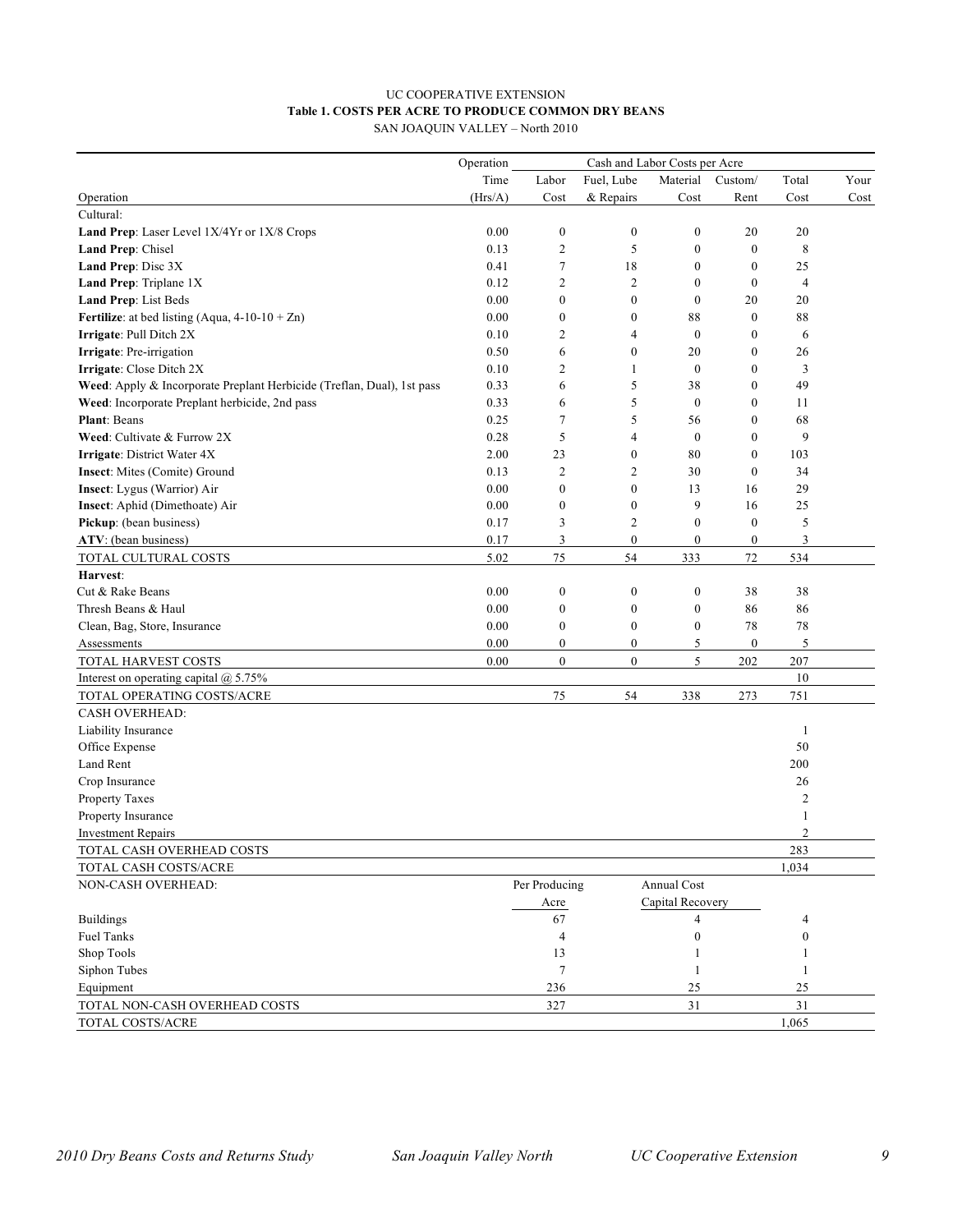## UC COOPERATIVE EXTENSION **Table 2. COSTS and RETURNS PER ACRE TO PRODUCE COMMON DRY BEANS**

| JSTS and KETUKINS FEK AUKE TO FRODUCE COMMON DR |                                 |  |
|-------------------------------------------------|---------------------------------|--|
|                                                 | SAN JOAQUIN VALLEY - North 2010 |  |

|                                              | Quantity/ |            | Price or  | Value or       | Your |
|----------------------------------------------|-----------|------------|-----------|----------------|------|
|                                              | Acre      | Unit       | Cost/Unit | Cost/Acre      | Cost |
| <b>GROSS RETURNS: Common Dry Beans</b>       | 25.00     | cwt        | 40.00     | 1.000          |      |
| OPERATING COSTS                              |           |            |           |                |      |
| Custom:                                      |           |            |           |                |      |
| Laser Level (1X/4 Yr or 1X/8 Crops)          | 0.13      | acre       | 150.00    | 20             |      |
| List Beds                                    | 1.00      | acre       | 20.00     | 20             |      |
| Application - Air (insecticide)              | 2.00      | acre       | 16.00     | 32             |      |
| Cutting & Windrow                            | 1.00      | acre       | 38.00     | 38             |      |
| Threshing (field/dirt weight)                | 27.00     | cwt        | 2.50      | 68             |      |
| Haul (field/dirt weight)                     | 27.00     | cwt        | 0.70      | 19             |      |
| Clean, Store, Insurance                      | 25.00     | cwt        | 3.10      | 78             |      |
| Fertilizer:                                  |           |            |           |                |      |
| 4-10-10 (10.45 lbs/gal)                      | 209.00    | 1b         | 0.13      | 27             |      |
| Zinc Chelate 6%                              | 0.25      | gal        | 12.80     | 3              |      |
| Aqua Ammonia 20-0-0                          | 120.00    | lb N       | 0.48      | 58             |      |
| Irrigation:                                  |           |            |           |                |      |
| Water                                        | 30.00     | acin       | 3.33      | 100            |      |
| Herbicide:                                   |           |            |           |                |      |
| Dual Magnum                                  | 1.50      | pint       | 20.28     | 30             |      |
| Treflan HFP                                  | 1.50      | pint       | 4.84      | 7              |      |
| Seed:                                        |           |            |           |                |      |
| Common Dry (treated with protectants)        | 75.00     | 1b         | 0.75      | 56             |      |
| Insecticide:                                 |           |            |           |                |      |
| Comite                                       | 2.00      | pint       | 14.80     | 30             |      |
| Warrior                                      | 4.00      | floz       | 3.21      | 13             |      |
| Dimethoate 4E                                | 1.00      | pint       | 8.64      | 9              |      |
| Assessment:                                  |           |            |           |                |      |
| Dry Bean Board (general assessment)          | 25.00     | cwt        | 0.18      | 4              |      |
| Dry Bean Board (varietal assessment)         | 25.00     | cwt        | 0.03      | 1              |      |
| Labor (machine)                              | 3.01      | hrs        | 14.39     | 43             |      |
| Labor (non-machine)                          | 2.75      | hrs        | 11.65     | 32             |      |
| Fuel - Gas                                   | 0.67      |            | 2.67      | $\overline{2}$ |      |
| Fuel - Diesel                                | 16.62     | gal<br>gal | 2.04      | 34             |      |
| Lube                                         |           |            |           | 5              |      |
|                                              |           |            |           | 13             |      |
| Machinery repair                             |           |            |           |                |      |
| Interest on operating capital $\omega$ 5.75% |           |            |           | 10             |      |
| TOTAL OPERATING COSTS/ACRE                   |           |            |           | 751            |      |
| NET RETURNS ABOVE OPERATING COSTS            |           |            |           | 249            |      |
| <b>CASH OVERHEAD COSTS:</b>                  |           |            |           |                |      |
| Liability Insurance                          |           |            |           | $\mathbf{1}$   |      |
| Office Expense                               |           |            |           | 50             |      |
| <b>Land Rent Beans</b>                       |           |            |           | 200            |      |
| Crop Insurance                               |           |            |           | 26             |      |
| Property Taxes                               |           |            |           | 2              |      |
| Property Insurance                           |           |            |           | 1              |      |
| <b>Investment Repairs</b>                    |           |            |           | $\mathfrak{2}$ |      |
| TOTAL CASH OVERHEAD COSTS/ACRE               |           |            |           | 283            |      |
| TOTAL CASH COSTS/ACRE                        |           |            |           | 1,034          |      |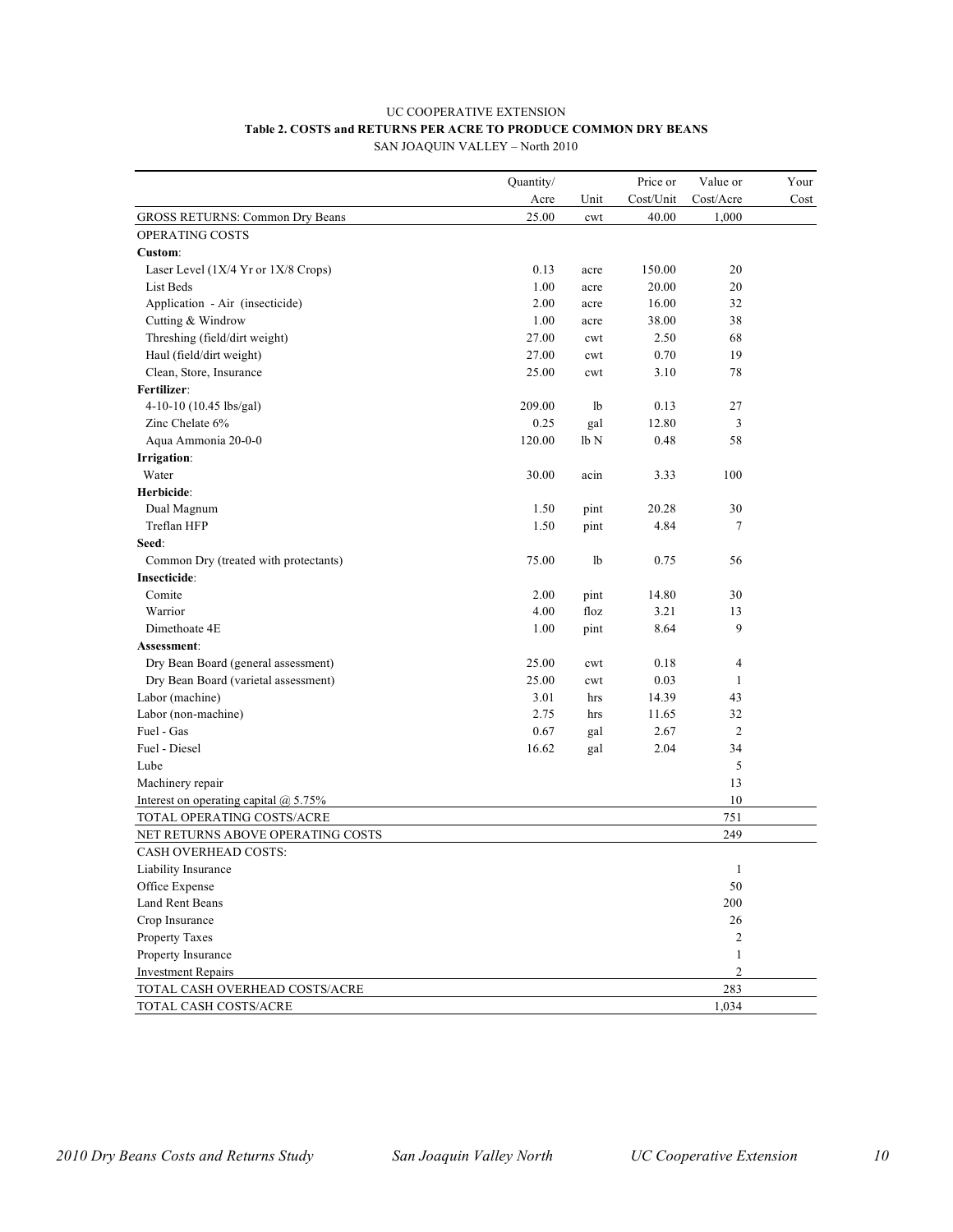#### UC COOPERATIVE EXTENSION **Table 2. CONTINUED** SAN JOAQUIN VALLEY – North 2010

|                                            | Quantity/ |      | Price or  | Value or  | Your |
|--------------------------------------------|-----------|------|-----------|-----------|------|
|                                            | Acre      | Unit | Cost/Unit | Cost/Accr | Cost |
| NON-CASH OVERHEAD COSTS (Capital Recovery) |           |      |           |           |      |
| Building                                   |           |      |           | 4         |      |
| <b>Fuel Tanks</b>                          |           |      |           | 0         |      |
| Shop Tools                                 |           |      |           |           |      |
| Siphon Tubes                               |           |      |           |           |      |
| Equipment                                  |           |      |           | 25        |      |
| TOTAL NON-CASH OVERHEAD COSTS/ACRE         |           |      |           | 31        |      |
| TOTAL COSTS/ACRE                           |           |      |           | 1,065     |      |
| NET RETURNS ABOVE TOTAL COSTS              |           |      |           | -65       |      |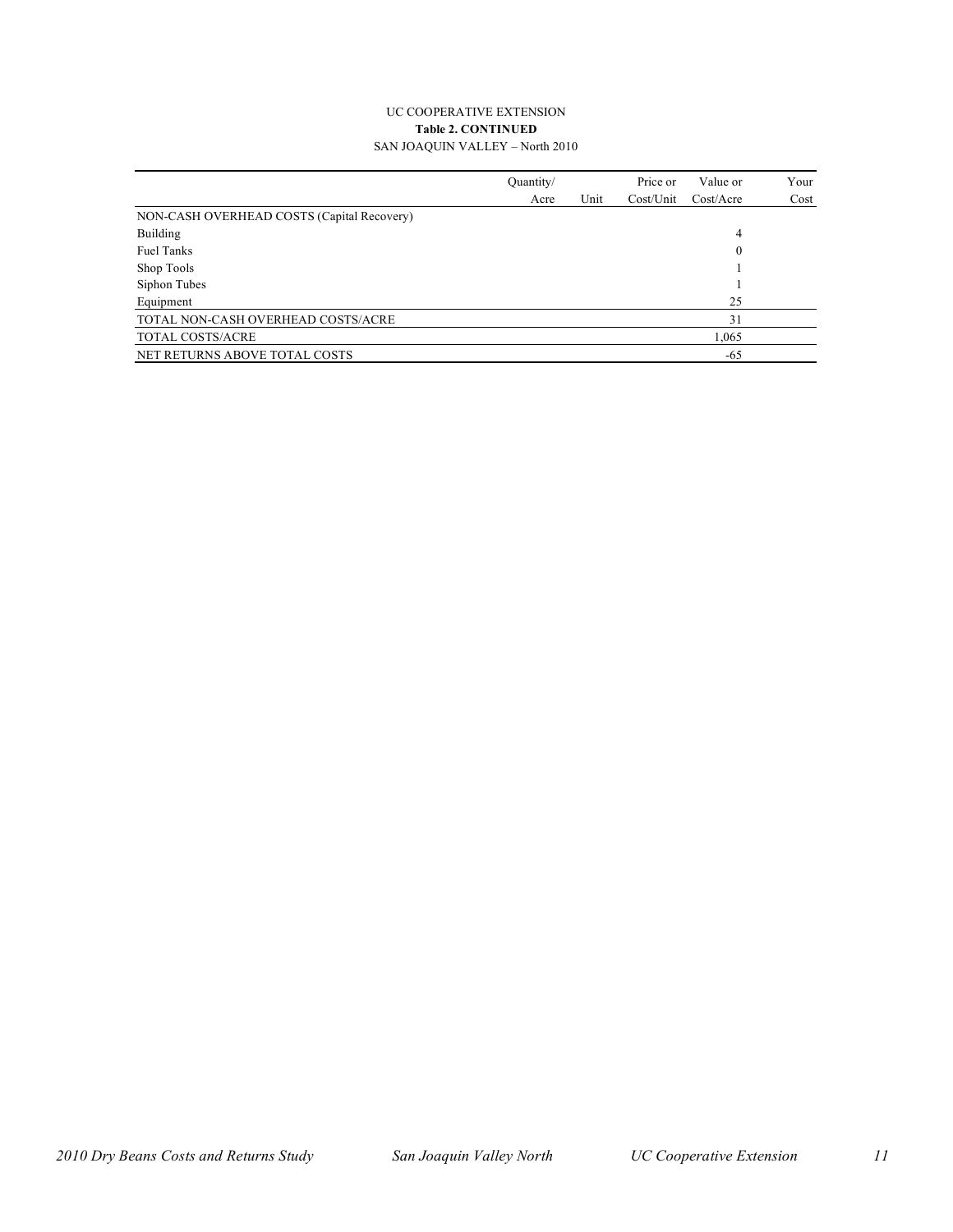#### UC COOPERATIVE EXTENSION **Table 3. MONTHLY CASH COSTS PER ACRE TO PRODUCE COMMON DRY BEANS** SAN JOAQUIN VALLEY – North 2010

| Beginning NOV 09                                       | <b>NOV</b> | DEC | JAN | FEB. | MAR |    | APR MAY | <b>JUN</b> |    | JUL AUG |    |    | SEP OCT TOTAL  |
|--------------------------------------------------------|------------|-----|-----|------|-----|----|---------|------------|----|---------|----|----|----------------|
| Ending OCT 10                                          | 09         | 09  | 10  | 10   | 10  | 10 | 10      | 10         | 10 | 10      | 10 | 10 |                |
| Cultural:                                              |            |     |     |      | *   |    |         |            |    |         |    |    |                |
| Land Prep: Laser Level 1X/4Yr                          | 20         |     |     |      |     |    |         |            |    |         |    |    | 20             |
| <b>Land Prep:</b> Chisel                               |            |     |     |      |     |    |         |            |    |         |    |    | 8              |
| <b>Land Prep:</b> Disc 3X                              |            |     |     |      |     |    |         | 25         |    |         |    |    | 25             |
| <b>Land Prep:</b> Triplane 1X                          |            |     |     |      |     |    |         |            |    |         |    |    | $\overline{4}$ |
| <b>Land Prep:</b> List Beds                            |            |     |     |      |     |    |         | 20         |    |         |    |    | 20             |
| <b>Fertilize:</b> at bed listing (Aqua. $4-10-10+Zn$ ) |            |     |     |      |     |    |         | 88         |    |         |    |    | 88             |

**Irrigate**: Pull Ditch 2X 3 3 6 **Irrigate**: Pre-irrigation 26 26 **Irrigate**: Close Ditch 2X 2 3 **Weed**: Apply & Incorporate Preplant Herbicide (Treflan, Dual), 1st pass 49 49 49 49 **Weed**: Incorporate Preplant herbicide, 2nd pass 11 11 **Plant**: Beans 68 68 **Weed**: Cultivate & Furrow 2X 9 9 **Irrigate**: Water & Labor 4X 26 52 26 103 **Insect**: Mites (Comite) Ground 34 34 34 **Insect**: Lygus (Warrior) Air 29 29 **Insect**: Aphid (Dimethoate) Air 25 25 **Pickup**: (bean business) 0 0 0 0 0 0 0 0 0 0 0 0 0 5 **ATV**: (bean business) **and a set of the contract of the contract of the contract of the contract of the contract of the contract of the contract of the contract of the contract of the contract of the contract of the contr** TOTAL CULTURAL COSTS 20 1 1 1 1 1 1 303 72 106 28 0 534

Cut & Rake Beans 38 38 38 Thresh Beans & Haul 86 86 Clean, Bag, Store & Insurance 78 78 78 Assessments 5 5 5 5 5 5 5 5 6 7 1 1 2 2 3 4 5 7 2 3 4 3 3 4 3 4 5 7 3 3 4 3 3 4 5 7 3 4 5 3 4 5 3 4 5 7 3 4 7 3 4 7 3 4 7 3 4 7 3 4 7 3 4 7 3 4 7 3 4 7 3 4 7 3 4 7 3 4 7 3 4 7 3 4 7 3 4 7 3 4 7 3 4 7 3 4 7 3 4 7 3 4 7 3 4 TOTAL HARVEST COSTS 207 207 Interest on operating capital  $@$  5.75% 0 0 0 0 0 0 0 0 0 0 2 2 4 10 TOTAL OPERATING COSTS/ACRE 20 1 1 1 1 1 1 305 74 108 239 0 751

Liability Insurance 1 and 1 1 and 1 1 and 1 and 1 and 1 and 1 and 1 and 1 and 1 and 1 and 1 and 1 and 1 and 1 and 1 and 1 and 1 and 1 and 1 and 1 and 1 and 1 and 1 and 1 and 1 and 1 and 1 and 1 and 1 and 1 and 1 and 1 and Office Expense 5 5 5 5 5 5 5 5 5 5 5 50 Land Rent 200 200 Crop Insurance 26 26 Property Taxes  $\frac{1}{2}$ Property Insurance 1 1 1 Investment Repairs 0 0 0 0 0 0 0 0 0 0 0 0 2 TOTAL CASH OVERHEAD COSTS <br>
TOTAL CASH COSTS/ACRE <br>
25 6 8 6 6 6 32 310 80 113 243 200 1,034<br>
101AL CASH COSTS/ACRE TOTAL CASH COSTS/ACRE 25 6 8 6 6 6 32 310 80 113 243 200 1,034

\*Double Cropped with Winter Cereal or Forage grown during this period

**Harvest**:

OVERHEAD: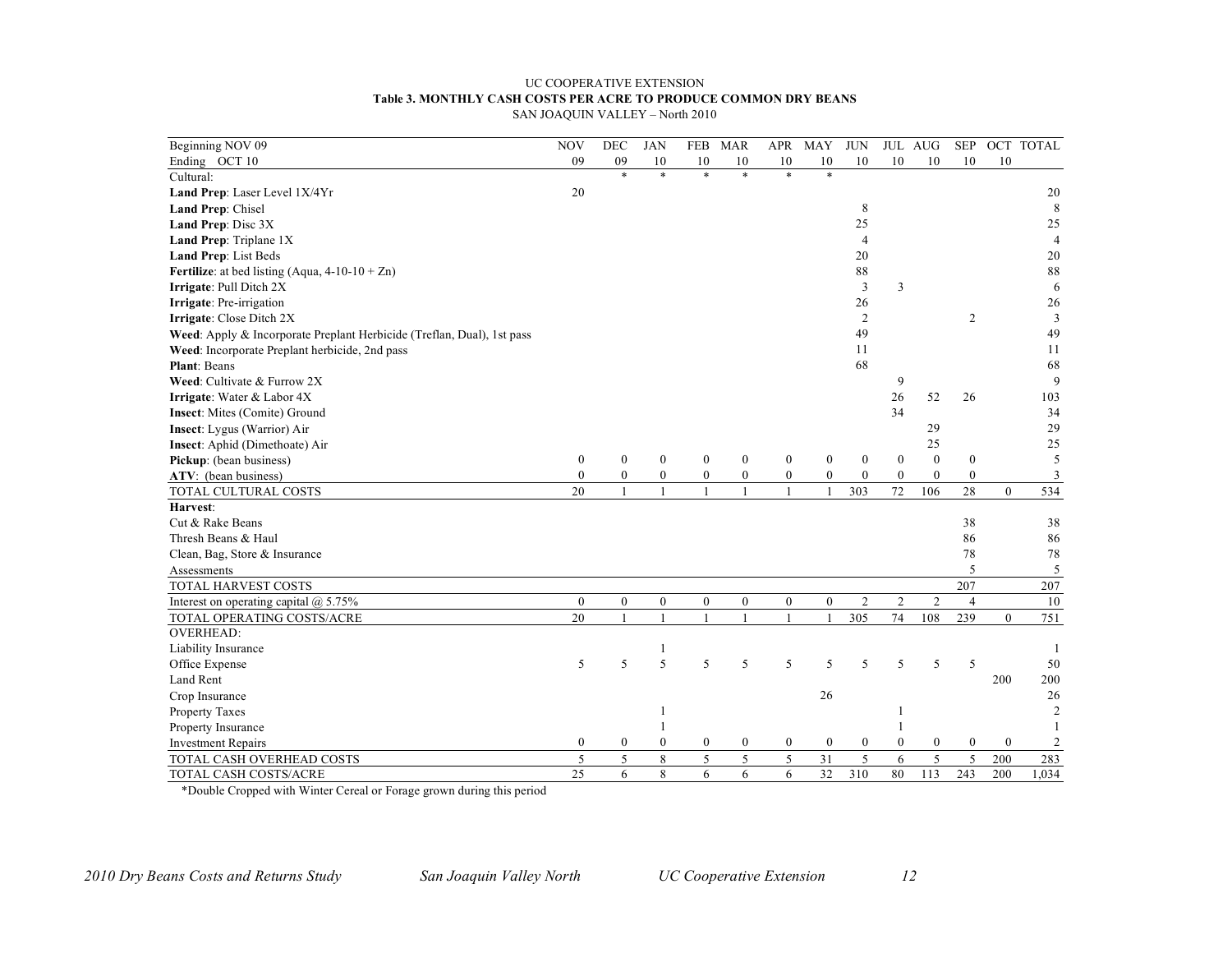#### UC COOPERATIVE EXTENSION **Table 4. RANGING ANALYSIS FOR COMMON DRY BEANS** SAN JOAQUIN VALLEY – North 2010

|                                              |       |                |       | YIELD (cwt) |       |       |       |
|----------------------------------------------|-------|----------------|-------|-------------|-------|-------|-------|
|                                              | 19.00 | 21.00          | 23.00 | 25.00       | 27.00 | 29.00 | 31.00 |
| OPERATING COSTS/ACRE:                        |       |                |       |             |       |       |       |
| Cultural Cost                                | 534   | 534            | 534   | 534         | 534   | 534   | 534   |
| Harvest Cost (Cut, Windrow, Thresh, Haul)    | 104   | 111            | 117   | 124         | 131   | 138   | 145   |
| Harvest Cost (Clean, Bag, Store)             | 59    | 65             | 71    | 78          | 84    | 90    | 96    |
| Assessments                                  | 4     | $\overline{4}$ | 5     | 5           | 6     | 6     | 6     |
| Interest on operating capital $\omega$ 5.75% | 10    | 10             | 10    | 10          | 10    | 11    | 11    |
| TOTAL OPERATING COSTS/ACRE                   | 711   | 724            | 737   | 751         | 765   | 779   | 792   |
| <b>TOTAL OPERATING COSTS/cwt</b>             | 37.43 | 34.48          | 32.05 | 30.04       | 28.34 | 26.87 | 25.55 |
| <b>CASH OVERHEAD COSTS/ACRE</b>              | 283   | 283            | 283   | 283         | 283   | 283   | 283   |
| TOTAL CASH COSTS/ACRE                        | 994   | 1,007          | 1,020 | 1,034       | 1,048 | 1,062 | 1,075 |
| <b>TOTAL CASH COSTS/cwt</b>                  | 52.32 | 47.96          | 44.35 | 41.36       | 38.82 | 36.62 | 34.68 |
| NON-CASH OVERHEAD COSTS/ACRE                 | 31    | 31             | 31    | 31          | 31    | 31    | 31    |
| <b>TOTAL COSTS/ACRE</b>                      | 1,025 | 1,038          | 1,051 | 1,065       | 1,079 | 1,093 | 1,106 |
| <b>TOTAL COSTS/cwt</b>                       | 53.95 | 49.43          | 45.70 | 42.60       | 39.97 | 37.69 | 35.68 |

### COSTS PER ACRE AT VARYING YIELDS TO PRODUCE COMMON DRY BEANS

#### NET RETURNS PER ACRE ABOVE OPERATING COSTS

| <b>PRICE</b> | YIELD (cwt) |        |        |        |        |       |       |  |  |  |  |
|--------------|-------------|--------|--------|--------|--------|-------|-------|--|--|--|--|
| S/cwt        | 19.00       | 21.00  | 23.00  | 25.00  | 27.00  | 29.00 | 31.00 |  |  |  |  |
| 24.00        | $-255$      | $-220$ | $-185$ | $-151$ | $-117$ | $-83$ | $-48$ |  |  |  |  |
| 28.00        | $-179$      | $-136$ | $-93$  | $-51$  | -9     | 33    | 76    |  |  |  |  |
| 32.00        | $-103$      | $-52$  | $-1$   | 49     | 99     | 149   | 200   |  |  |  |  |
| 36.00        | $-27$       | 32     | 91     | 149    | 207    | 265   | 324   |  |  |  |  |
| 40.00        | 49          | 116    | 183    | 249    | 315    | 381   | 448   |  |  |  |  |
| 44.00        | 125         | 200    | 275    | 349    | 423    | 497   | 572   |  |  |  |  |
| 48.00        | 201         | 284    | 367    | 449    | 531    | 613   | 696   |  |  |  |  |

### NET RETURNS PER ACRE ABOVE CASH COSTS

| <b>PRICE</b> | YIELD (cwt) |        |        |        |        |        |        |  |  |  |  |
|--------------|-------------|--------|--------|--------|--------|--------|--------|--|--|--|--|
| S/cwt        | 19.00       | 21.00  | 23.00  | 25.00  | 27.00  | 29.00  | 31.00  |  |  |  |  |
| 24.00        | $-538$      | $-503$ | $-468$ | $-434$ | $-400$ | $-366$ | $-331$ |  |  |  |  |
| 28.00        | $-462$      | $-419$ | $-376$ | $-334$ | $-292$ | $-250$ | $-207$ |  |  |  |  |
| 32.00        | $-386$      | $-335$ | $-284$ | $-234$ | $-184$ | $-134$ | $-83$  |  |  |  |  |
| 36.00        | $-310$      | $-251$ | $-192$ | $-134$ | $-76$  | $-18$  | 41     |  |  |  |  |
| 40.00        | $-234$      | $-167$ | $-100$ | $-34$  | 32     | 98     | 165    |  |  |  |  |
| 44.00        | $-158$      | $-83$  | -8     | 66     | 140    | 214    | 289    |  |  |  |  |
| 48.00        | $-82$       |        | 84     | 166    | 248    | 330    | 413    |  |  |  |  |

#### NET RETURNS PER ACRE ABOVE TOTAL COSTS

| <b>PRICE</b> |        |        |        | YIELD (cwt) |        |        |        |
|--------------|--------|--------|--------|-------------|--------|--------|--------|
| S/cwt        | 19.00  | 21.00  | 23.00  | 25.00       | 27.00  | 29.00  | 31.00  |
| 24.00        | $-569$ | $-534$ | -499   | $-465$      | $-431$ | $-397$ | $-362$ |
| 28.00        | $-493$ | $-450$ | $-407$ | $-365$      | $-323$ | $-281$ | $-238$ |
| 32.00        | $-417$ | $-366$ | $-315$ | $-265$      | $-215$ | $-165$ | $-114$ |
| 36.00        | $-341$ | $-282$ | $-223$ | $-165$      | $-107$ | $-49$  | 10     |
| 40.00        | $-265$ | $-198$ | $-131$ | $-65$       |        | 67     | 134    |
| 44.00        | $-189$ | $-114$ | $-39$  | 35          | 109    | 183    | 258    |
| 48.00        | $-113$ | $-30$  | 53     | 135         | 217    | 299    | 382    |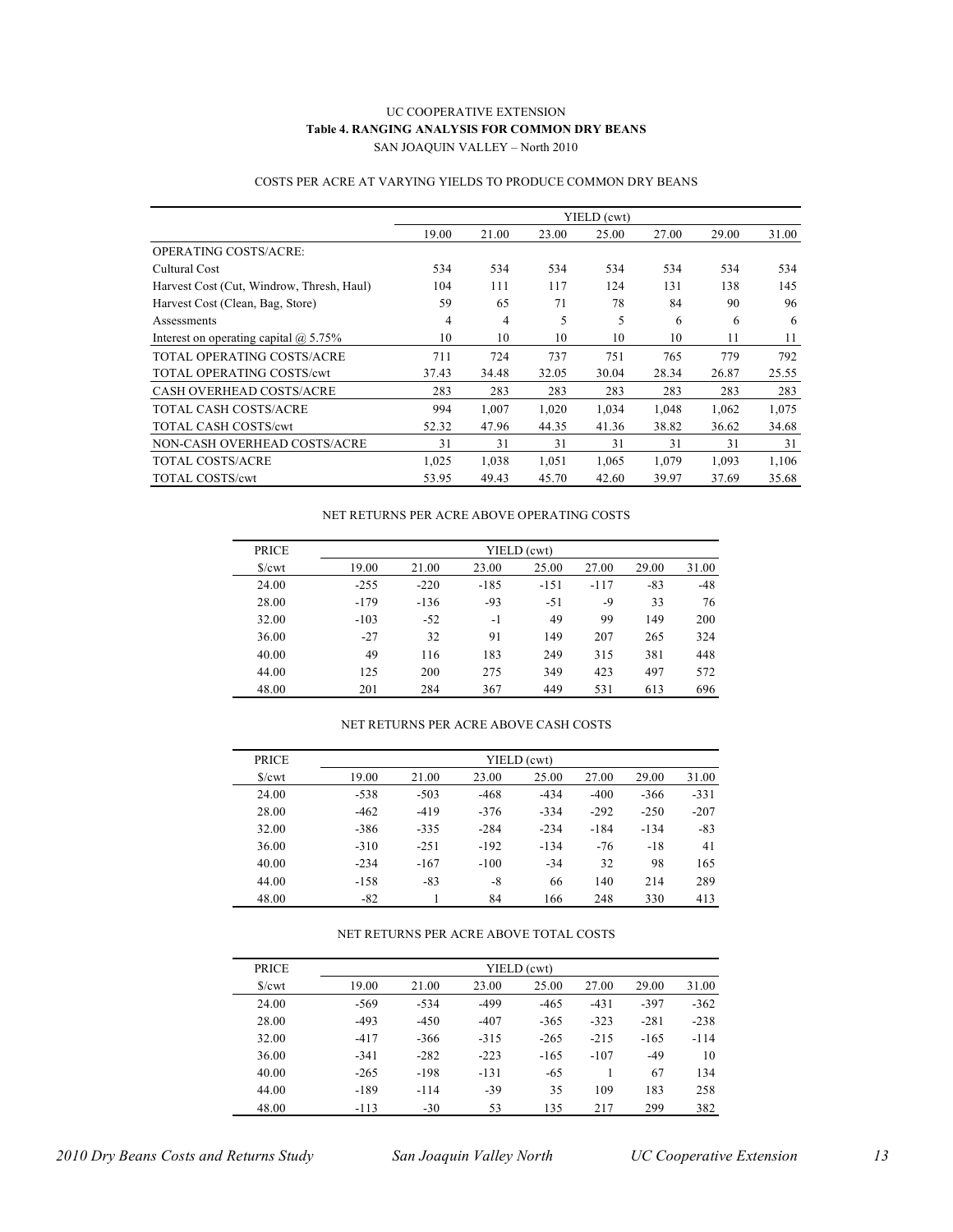### UC COOPERATIVE EXTENSION **Table 5. WHOLE FARM ANNUAL EQUPMENT, INVESTMENT, AND BUSINESS OVERHEAD COSTS** SAN JOAQUIN VALLEY – North 2010

|    |                          |         |      |         |          | Cash Overhead |                |        |
|----|--------------------------|---------|------|---------|----------|---------------|----------------|--------|
|    |                          |         | Yrs  | Salvage | Capital  | Insur-        |                |        |
| Yr | Description              | Price   | Life | Value   | Recovery | ance          | Taxes          | Total  |
| 10 | 215 HP Tractor Track     | 240,000 | 10   | 70,892  | 25,003   | 1,192         | 1,554          | 27,749 |
| 10 | 95 HP Tractor MFWD       | 62,968  | 10   | 18,600  | 6,560    | 313           | 408            | 7,280  |
| 10 | ATV 4WD                  | 5,128   | 10   | 1,515   | 534      | 25            | 33             | 593    |
| 10 | Blade Rear 8'            | 3,500   | 10   | 619     | 398      | 16            | 21             | 434    |
| 10 | Chisel 15 ft             | 9,500   | 10   | 1,680   | 1,080    | 43            | 56             | 1,179  |
| 10 | Cultivator Rolling 6 Row | 11,500  | 12   | 1,593   | 1,178    | 50            | 65             | 1,293  |
| 10 | Cultivator Sled 6 Row    | 10,153  | 12   | 1,406   | 1,040    | 44            | 58             | 1,142  |
| 10 | $Disc-Finish 18'$        | 26,548  | 12   | 3,677   | 2,719    | 116           | 151            | 2,986  |
| 10 | $Disc - Stubble 16'$     | 21,618  | 12   | 2,994   | 2,214    | 94            | 123            | 2,431  |
| 10 | $Dither-V$               | 4,505   | 12   | 624     | 461      | 20            | 26             | 507    |
| 10 | Pickup 3/4 Ton           | 28,000  | 10   | 8,271   | 2,917    | 139           | 181            | 3,237  |
| 10 | Planter-6 Row            | 21,848  | 10   | 3,864   | 2,484    | 99            | 129            | 2,712  |
| 10 | Saddle Tanks 2-200g      | 5,033   | 10   | 890     | 572      | 23            | 30             | 625    |
| 10 | Spray Boom $-20$ '       | 1,220   | 10   | 216     | 139      | 6             | $\overline{7}$ | 151    |
| 10 | Triplane $-16$           | 20,341  | 12   | 2,817   | 2,083    | 89            | 116            | 2,288  |
|    | <b>TOTAL</b>             | 471,862 |      | 119,658 | 49,382   | 2,268         | 2,958          | 54,608 |
|    | 60% of New Cost *        | 283,117 |      | 71,795  | 29,629   | 1,361         | 1,775          | 32,765 |

### ANNUAL EQUIPMENT COSTS

\*Used to reflect a mixture of new and used equipment

#### ANNUAL INVESTMENT COSTS

|                          |         |      |          |          | Cash Overhead |       |         |        |
|--------------------------|---------|------|----------|----------|---------------|-------|---------|--------|
|                          |         | Yrs  | Salvage  | Capital  | Insur-        |       |         |        |
| Description              | Price   | Life | Value    | Recovery | ance          | Taxes | Repairs | Total  |
| Building(s) $2,400$ sqft | 80,000  | 30   | 0        | 5.057    | 306           | 400   | 1,600   | 7,363  |
| Fuel Tanks 2-300 gal     | 4,800   | 20   | 0        | 377      | 18            | 24    | 96      | 515    |
| Shop Tools               | 15.000  | 20   | 0        | 1,178    | 58            | 75    | 300     | 1,611  |
| Siphon Tubes 720, 2-inch | 8,820   | 10   | 0        | 1.128    | 34            | 44    | 176     | 1,382  |
| TOTAL INVESTMENT         | 108,620 |      | $\theta$ | 7.740    | 416           | 543   | 2,172   | 10,872 |

#### ANNUAL BUSINESS OVERHEAD COSTS

|                            | Units/ |      | Price/ | Total  |
|----------------------------|--------|------|--------|--------|
| Description                | Farm   | Unit | Unit   | Cost   |
| Crop Insurance (75% Level) | 200    | acre | 26.40  | 5,280  |
| Land Rent Beans            | 200    | acre | 200.00 | 40,000 |
| Liability Insurance        | 1,200  | acre | 1.17   | 1,404  |
| Office Expense             | 1,200  | acre | 50.00  | 60,000 |
|                            |        |      |        |        |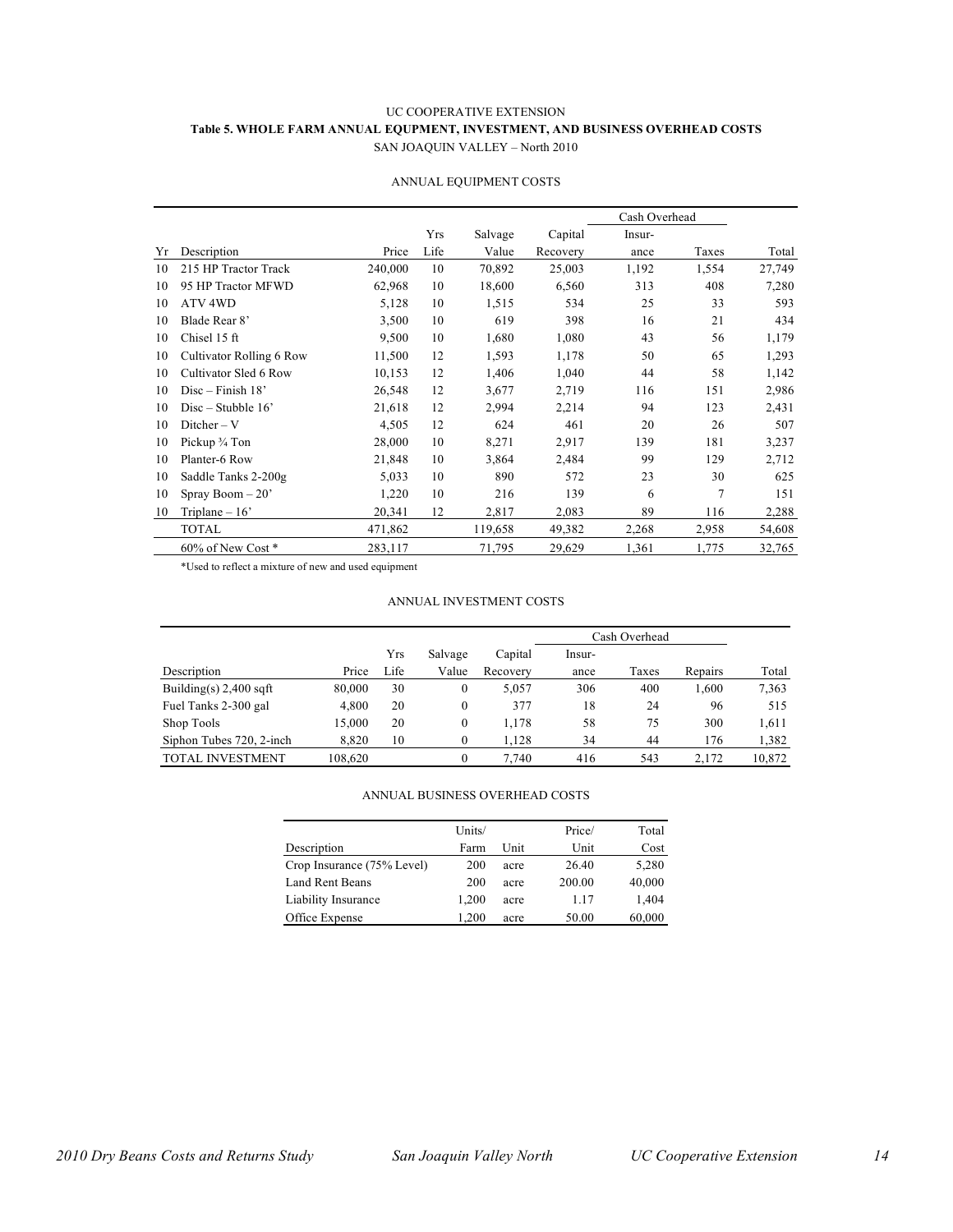## UC COOPERATIVE EXTENSION **Table 6. HOURLY EQUIPMENT COSTS**

|                             | Actual |          | Cash Overhead |       |         | Operating |       |           |
|-----------------------------|--------|----------|---------------|-------|---------|-----------|-------|-----------|
|                             | Hours  | Capital  | Insur-        |       |         | Fuel $\&$ | Total | Total     |
| Yr Description              | Used   | Recovery | ance          | Taxes | Repairs | Lube      | Oper. | Costs/Hr. |
| 10 215 HP Tractor Track     | 1,600  | 9.38     | 0.45          | 0.58  | 6.38    | 29.27     | 35.65 | 46.06     |
| 10 95 HP Tractor MFWD       | 1,200  | 3.28     | 0.16          | 0.20  | 1.25    | 10.94     | 12.19 | 15.83     |
| 10 ATV 4WD                  | 200    | 1.60     | 0.08          | 0.10  | 0.37    | 0.92      | 1.29  | 3.07      |
| 10 Blade Rear 8'            | 200    | 1.19     | 0.05          | 0.06  | 0.58    | 0.00      | 0.58  | 1.88      |
| 10 Chisel 15'               | 200    | 3.24     | 0.13          | 0.17  | 2.02    | 0.00      | 2.02  | 5.56      |
| 10 Cultivator Rolling 6 Row | 166    | 4.25     | 0.18          | 0.23  | 2.41    | 0.00      | 2.41  | 7.07      |
| 10 Cultivator Sled 6 Row    | 166    | 3.75     | 0.16          | 0.21  | 2.12    | 0.00      | 2.12  | 6.24      |
| 10 Disc - Finish 18'        | 166    | 9.84     | 0.42          | 0.55  | 4.31    | 0.00      | 4.31  | 15.12     |
| 10 Disc - Stubble 16'       | 166    | 7.98     | 0.34          | 0.44  | 3.51    | 0.00      | 3.51  | 12.27     |
| 10 Ditcher - V              | 166    | 1.67     | 0.07          | 0.09  | 1.25    | 0.00      | 1.25  | 3.08      |
| 10 Pickup 3/4 Ton           | 200    | 8.74     | 0.42          | 0.54  | 2.05    | 11.51     | 13.56 | 23.26     |
| 10 Planter-6 Row            | 150    | 9.94     | 0.39          | 0.51  | 6.02    | 0.00      | 6.02  | 16.86     |
| 10 Saddle Tanks 2-200g      | 800    | 0.43     | 0.02          | 0.02  | 0.01    | 0.00      | 0.01  | 0.48      |
| 10 Spray Boom - 20'         | 150    | 0.55     | 0.02          | 0.03  | 0.33    | 0.00      | 0.33  | 0.93      |
| 10 Triplane - $16'$         | 250    | 5.00     | 0.21          | 0.28  | 3.11    | 0.00      | 3.11  | 8.60      |

SAN JOAQUIN VALLEY - North 2010